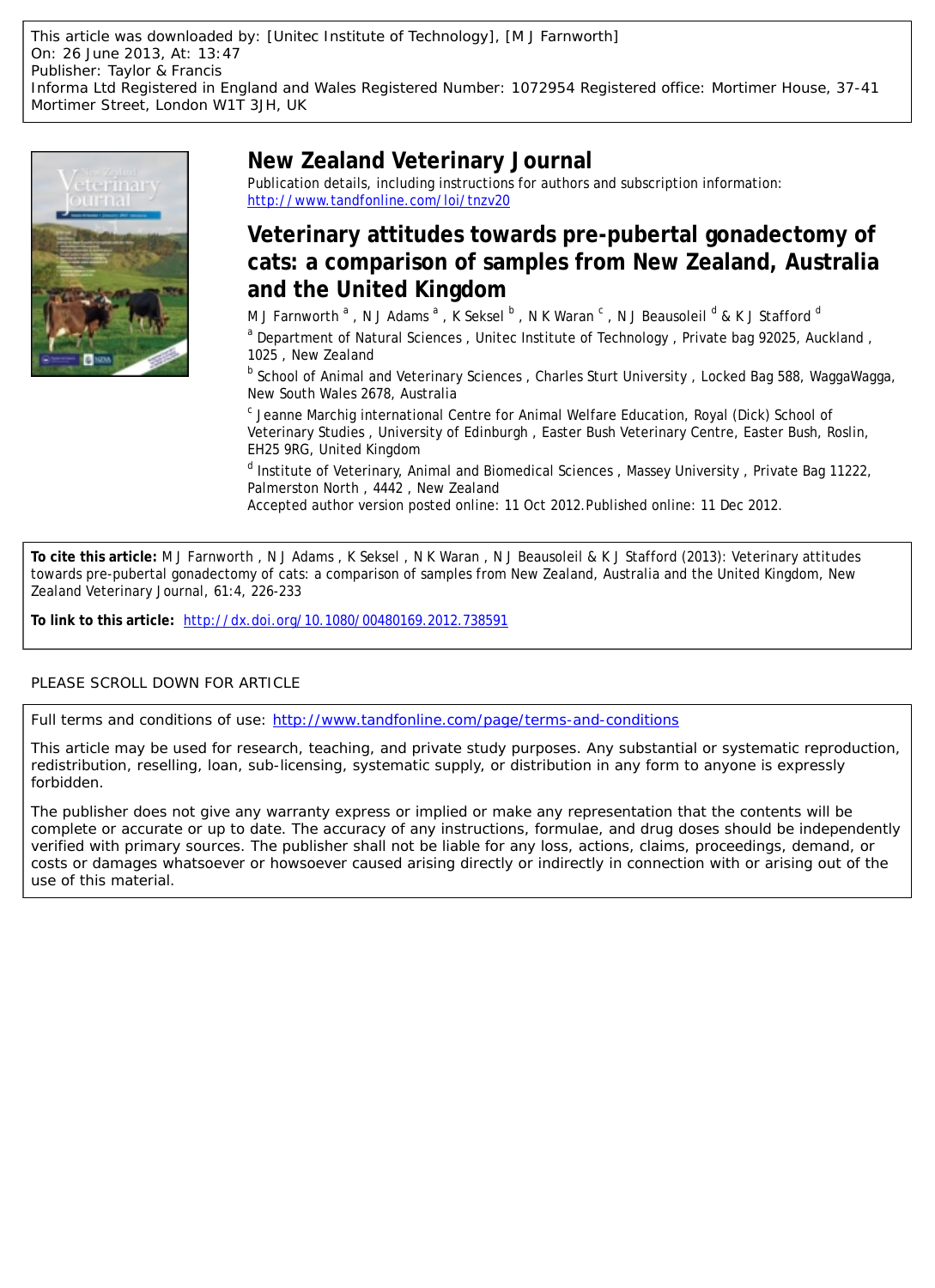#### Scientific Article

## Veterinary attitudes towards pre-pubertal gonadectomy of cats: a comparison of samples from New Zealand, Australia and the United Kingdom

MJ Farnworth $^{*{\S}},$  NJ Adams $^*,$  K Seksel $^{\dagger},$  NK Waran $^{\ddagger},$  NJ Beausoleil $^{\#}$  and KJ Stafford $^{\#}$ 

### Abstract

AIM: To compare the attitudes and practices of a sample of veterinarians in New Zealand, Australia and the United Kingdom (UK) towards pre-pubertal gonadectomy of cats.

METHODS: Respondents' demographics were gathered using an electronic questionnaire distributed via professional veterinary associations in the target countries, as were minimum age at gonadectomy and typical age of puberty. Desirability of prepubertal gonadectomy was gauged using three response categories ('yes', 'no' or 'sometimes'), respondents were then able to justify the response given. Two-way Analyses of Variance (ANOVA) followed by post hoc Tukey HSD tests were used to test whether there were differences in minimum ages for gonadectomy within and between countries and between providers and non-providers of services to pounds (or animal welfare centres). Views on the desirability of prepubertal gonadectomy relative to demographics were explored using a Likelihood Ratio Test.

RESULTS: The survey received 717 responses. Most respondents believed pre-pubertal gonadectomy was either entirely or 'sometimes' desirable (556/621), few thought it was undesirable (65/621). Minimum age at gonadectomy was significantly affected by country surveyed and provision or non-provision of services for pounds. Post hoc Tukey HSD analysis indicated the mean age of both spaying and castration (4.3 months) in the UK was significantly different from both Australia (spaying: 3.4 months, castration: 3.2 months) and New Zealand (spaying: 3.4 months, castration: 3.2 months) (all  $p<0.001$ ). Mean ages at spaying and castration were also significantly different  $(p = 0.008; p = 0.019$ , respectively) for non-providers (spaying: 3.9 months, castration: 3.8 months) of services to pounds when compared to providers (spaying and castration: both 3.6 months).

Likelihood Ratio Tests indicated significant effects amongst countries and between genders relative to the desirability of prepubertal gonadectomy. Respondents from the UK were more likely to answer 'no' ( $p = 0.004$ ) or 'sometimes' ( $p = 0.050$ ) as compared to those from New Zealand or Australia. Females were more likely to respond with 'sometimes' as opposed to 'yes' than males. Reasons for considering pre-pubertal gonadectomy desirable or sometimes desirable focussed on reducing unwanted pregnancies and improving population control, as well as improving rates of adoption, owner compliance and cat behaviour and health.

CONCLUSIONS AND CLINICAL RELEVANCE: In general, pre-pubertal gonadectomy is considered a desirable procedure by those practitioners that responded to the survey. However age at which any such procedure occurs differs depending upon a number of factors. Differences among countries may relate to the specific veterinary association's guidelines or possibly differences in social discourse which affect perception of cats. There is substantial overlap between the reported minimum age of gonadectomy and the age at which cats can enter early puberty, allowing a window for unintentional pregnancy when pre-pubertal gonadectomy does not occur.

KEY WORDS: Cat, castration, desexing, early, spay, sterilisation, pre-pubertal gonadectomy, early-age neutering

## Introduction

Pre-pubertal gonadectomy in cats is defined as 'neutering well before the onset of puberty' (Howe et al. 2000) and is any time prior to 23 weeks. The traditional age for gonadectomy is 6 months (Howe 1997) with a normal range of 5 to 9 months (Preston Stubbs et al. 1996; Root Kustritz 2007). Pre-pubertal gonadectomy is a broad category which encompasses and exceeds 'early-age neutering' which, in New Zealand, is considered to

| <b>ANOVA</b> | Analysis of variance                           |
|--------------|------------------------------------------------|
| <b>ASAVA</b> | Australian Small Animal Veterinary Association |
| <b>BSAVA</b> | British Small Animal Veterinary Association    |
| <b>BVA</b>   | <b>British Veterinary Association</b>          |
| CAS          | Companion Animal Society                       |
| F            | Female                                         |
| M            | Male                                           |
| <b>NZVA</b>  | New Zealand Veterinary Association             |
| <b>TNR</b>   | Trap-Neuter-Release                            |
| UK           | United Kingdom                                 |
| USA          | United States of America                       |

<sup>\*</sup> Department of Natural Sciences, Unitec Institute of Technology, Private bag 92025, Auckland 1025, New Zealand.

<sup>{</sup> School of Animal and Veterinary Sciences, Charles Sturt University, Locked Bag 588, WaggaWagga, New South Wales 2678, Australia.

<sup>{</sup> Jeanne Marchig international Centre for Animal Welfare Education, Royal (Dick) School of Veterinary Studies, University of Edinburgh, Easter Bush<br>Veterinary Centre, Easter Bush, Roslin, EH25 9RG, United Kingdom.

<sup>#</sup> Institute of Veterinary, Animal and Biomedical Sciences, Massey University, Private Bag 11222, Palmerston North 4442, New Zealand.

 $\frac{8}{3}$  Author for correspondence. Email: mfarnworth@unitec.ac.nz

http://dx.doi.org/10.1080/00480169.2012.738591

 $© 2013 New Zealand Vector$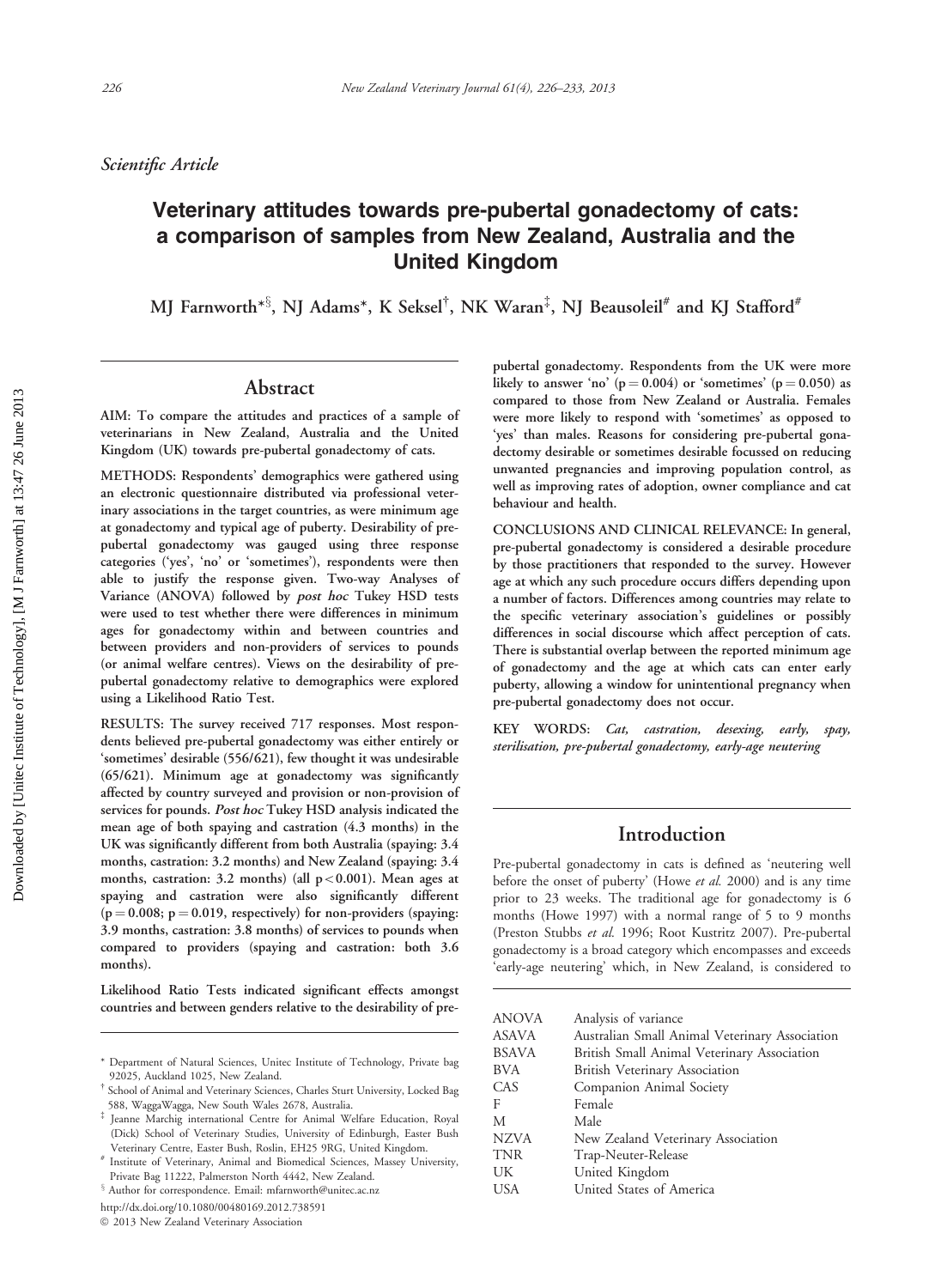occur between the ages of 1.5–4 months (Walsh and Worth 2008) and generally between the ages of 1.5–3.5 months in the United States of America (USA) (Root Kustritz 2002). The latter age is considered appropriate by proponents of early-age neutering in the UK (Joyce and Yates 2011). Both pre-pubertal gonadectomy and early-age neutering allow early sale or adoption of cats without the associated risk of breeding (Spain et al. 2004).

The age at which puberty occurs in cats varies substantially; however, it is generally considered to occur between 5 and 9 months for queens and 8 to 10 months for toms, but can occur as early as 3.5 months (Little 2011a,b). This indicates that the risks of accidental pregnancy or insemination are greater if prepubertal gonadectomy is performed closer to the traditional age of puberty, a risk that is seemingly mitigated through the use of early-age neutering. Studies in the United Kingdom (UK) and New York State in the USA indicate that 51% and 39% of practitioners respectively recommended gonadectomy no earlier than 6 months of age for client-owned cats (Spain et al. 2002; Murray et al. 2008). The appropriateness of gonadectomy at the traditional age is being debated (Joyce and Yates 2011). A contemporary study in the USA indicates that, at 6 months of age or younger, 43% of cats were spayed or neutered compared to 77% at between 6 and 12 months of age and 87% between 12 months and 4 years of age (Trevejo et al. 2011). This suggests that, in the USA at least, later gonadectomy continues to be a common practice.

Pre-pubertal gonadectomy is considered desirable for cats being re-homed from shelters (Spain et al. 2004) as it prevents unintended pregnancies whilst allowing animals to be re-homed early enough for effective socialisation to occur (Root Kustritz 2002). It is also recommended for tom cats to prevent potentially dangerous post-pubescent aggressive behaviour (Root Kustritz 2007). In addition to reducing the number of cats being relinquished to shelters, pre-pubertal gonadectomy may also reduce the number of adult cats entering shelters, as those relinquished are significantly more likely to be entire than spayed or neutered (Patronek et al. 1996). Anecdotally, practitioners may only encounter a cat once prior to pubescence, therefore encouraging and practicing pre-pubertal gonadectomy prior to sale or adoption may function to reduce the number of cats reaching sexual maturity. Particularly since post-adoption/postpurchase compliance with spay and neuter programmes, even if the surgery costs are pre-paid, is low (Bushby and Griffin 2011). In general, sexually entire cats younger than 10 months of age are less likely to be registered with a veterinarian and vaccinated annually (Murray et al. 2009), suggesting that some owners of cats may wait until after pubescence to engage veterinary services. Cat owner education about the benefits of early veterinary care, and in particular pre-pubertal gonadectomy, is therefore important.

Both surgical (Aronsohn and Faggella 1993a), anaesthetic (Aronsohn and Faggella 1993b) and analgesic (Mathews 2008) practices have been deemed safe for use in cats between the ages of 1.5 and 3.5 months. The immediate impact of surgery on prepubescent cats (e.g. in terms of pain experienced) during a critical developmental phase, as opposed to older more developed cats, remains relatively unexplored. There are few short-term (Howe 1997) or long-term side effects following pre-pubertal gonadectomy (Preston Stubbs et al. 1996; Howe et al. 2000; Spain et al. 2004) and there are potential behavioural benefits for early-age neutered toms (Spain et al. 2004). Reviews of the topic continue

to suggest that the benefits outweigh the costs, with the caveat that a practitioner must consider the anaesthetic risks to the patient (Bushby and Griffin 2011; Joyce and Yates 2011), consider its individual health parameters and consult with the owner (Reichler 2009). How contentious pre-pubertal gonadectomy (before 6 months of age) is has not been fully ascertained, however early-age gonadectomy (before 4 months of age) remains contentious due, in part, to the historical perception that it may carry long-term risks (Bushby and Griffin 2011). A recent study of 875 veterinarians in the UK showed that only 28% believed gonadectomy between 3 and 4 months of age was appropriate, less than 5% thought it appropriate below 3 months of age (Murray et al. 2008).

The attitudes of veterinarians, whether positive or negative, towards pre-pubertal gonadectomy will clearly impact upon its use and therefore its effectiveness in controlling the cat population. Much of the exploration around veterinary attitudes towards pre-pubertal gonadectomy has occurred in the USA (e.g. Spain et al. 2002) and the UK (e.g. Murray et al. 2008) and focussed on early-age gonadectomy. However 'traditional' veterinary attitudes and practices concerning pre-pubertal gonadectomy of cats may vary between countries, especially in countries such as New Zealand and Australia where the cat is both a popular pet and a 'pest' species subject to stringent controls, driven in part by public concern for native wildlife (e.g. New Zealand: Farnworth et al. 2011; Australia: Toukhsati et al. 2012).

This research sought to establish the general attitudes of veterinary practitioners towards pre-pubertal gonadectomy (minimum age at surgery and perceived costs or benefits to the patient) in three different countries, namely New Zealand, the UK and Australia. It was hypothesised that there would be a wide age range given for pre-pubertal gonadectomy of cats. Although the majority of cats will be pre-pubescent in this age range, cats which reach puberty early remain at risk of unwanted pregnancy and sexual activity. In addition, this research explored whether professional association with welfare centres impacted upon the age at gonadectomy and the perceived desirability of pre-pubertal gonadectomy. We hypothesised that the desirability of prepubertal gonadectomy and willingness to perform the procedure earlier would vary relative to country of practice. We also hypothesised that provision of services to welfare centres and pounds would significantly impact upon perception and use of the procedure.

## Materials and methods

This study targeted companion animal veterinarians in New Zealand, Australia and the UK. A questionnaire containing 34 questions, taking approximately 10–15 minutes to complete  $(Supplementary Table 1<sup>1</sup>)$  was disseminated on-line ([www.sur](http://www.surveymonkey.com)[veymonkey.com](http://www.surveymonkey.com)) through a direct link promoted by the New Zealand Veterinary Association's Companion Animal Society (NZVA-CAS), the British Veterinary Association (BVA) and British Small Animal Veterinary Association (BSAVA) and the Australian Small Animal Veterinary Association (ASAVA). To improve response rates, the associations and people responsible

<sup>1</sup> http://dx.doi.org/10.1080/00480169.2012.738591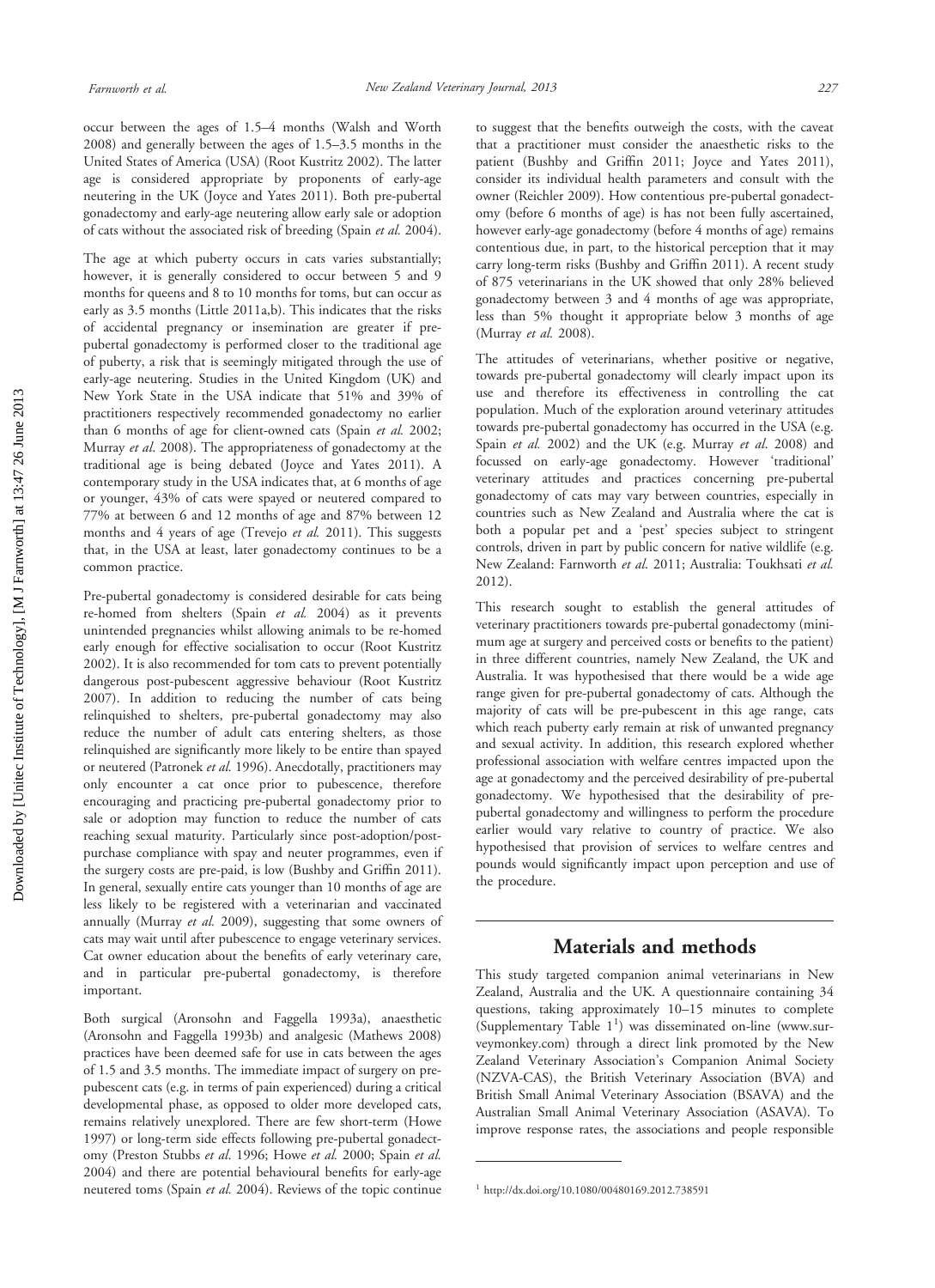Table 1. Responses ( $n = 717$ ) to questions from a survey concerning pre-pubertal gonadectomy of cats. Responses are shown by country in which the respondent currently practices, New Zealand (n = 249), United Kingdom (n = 269) or Australia (n = 199). Data are represented as total number (percentage), median (total range) or mean (total range) for a given response.

| Variable                                                             | Response  | <b>New Zealand</b> | <b>United Kingdom</b> | Australia     |
|----------------------------------------------------------------------|-----------|--------------------|-----------------------|---------------|
| Gender ( $n = 717$ )                                                 | Male      | 104 (41.8)         | 91 (33.8)             | 50(25.1)      |
|                                                                      | Female    | 145 (58.2)         | 178 (66.2)            | 149 (74.9)    |
| Do you provide services for pounds or welfare centres? ( $n = 715$ ) | Yes       | 119 (52.2)         | 144 (53.7)            | 67 (33.5)     |
|                                                                      | No        | 130 (47.8)         | 124 (46.3)            | 131 (65.5)    |
| Is pre-pubertal gonadectomy desirable? $(n = 621)^a$                 | Yes       | 125 (59.5)         | 108 (45.6)            | 110 (63.2)    |
|                                                                      | No        | 16(7.6)            | 36 (15.2)             | 13(7.5)       |
|                                                                      | Sometimes | 69 (32.9)          | 93 (39.2)             | 51 (29.3)     |
| Median years since graduation                                        |           | $20(1-53)$         | $18(1 - 58)$          | $14(1 - 56)$  |
| Median percentage of workload comprising gonadectomy of cats         |           | 6-10% (0-85)       | 6-10% (0-80)          | 11-15% (0-80) |
| Median age (months) a cat is considered 'adult'                      |           | $5.5(1-12)$        | $5.5(1-12)$           | $5.5(1-12)$   |
| for the purposes of analgesia and anaesthesia                        |           |                    |                       |               |
| Spaying: Mean minimum age (months) <sup>b</sup>                      |           | $3.4$ ( $<$ 1–8)   | 4.3 ( $<$ 1–6.5)      | $3.4(1.5-6)$  |
| Castration: Mean minimum age (months) <sup>b</sup>                   |           | $3.4(1.5-6)$       | 4.3 $(< 1-8)$         | $3.2(1-6)$    |
| Mean age at puberty (months)                                         |           | $5.9(1.5-10)$      | $5.6$ ( $<$ 1–10)     | $5.8(2.5-9)$  |

UK respondents were more likely to respond 'no' (W = 8.342; df = 1; p = 0.004) or 'sometimes' (W = 3.848; df = 1; p = 0.000) as compared to 'yes' than those from either New Zealand or Australia. No significant differences were found between New Zealand and Australia

 $^{\rm b}$  Following post hoc Tukey HSD analysis UK respondents' minimum ages for spay and castration were significantly different (both p < 0.001) to those for New Zealand and Australia. New Zealand and Australia did not significantly differ for either procedure

for promoting the survey were prompted to remind their members on two occasions during data collection.

Only responses to 16 of the 34 questions were considered in this paper. This included basic information about the respondent including gender, year of qualification and country of current residence. In addition, respondents were asked whether they currently performed services for pounds, shelters or animal welfare centres and, if so, what proportion of their caseload comprised such activities. In the final section respondents were asked the age at which they considered a cat to be adult for the purposes of analgesia and anaesthesia, the age at which they considered puberty to occur in cats, the minimum age at which they would perform a spay or castration, and whether or not they considered pre-pubertal gonadectomy to be desirable. In the case of questions concerning the minimum age that it is appropriate/ acceptable for cats to undergo gonadectomy, response options were in 2-week increments. An open-ended discretionary question allowed respondents to clarify why they considered pre-pubertal gonadectomy to be desirable or undesirable. Respondents were also asked about their use of analgesics and anaesthetics during routine gonadectomy. Responses to those questions were not considered further in this paper.

#### Statistical analyses

The data were described in terms of percentage of respondents providing a given answer as well as providing mean or median values and ranges where appropriate. Statistical analyses were conducted using the Statistical Package for the Social Sciences (SPSS) version 19.0 for Windows (IBMInc., Chicago IL, USA). A multiple logistic regression approach was used to examine the relationships among country of practice, time since graduation, gender of respondent and whether or not the respondent performed services for shelters, pounds or welfare centres on veterinary attitudes towards the desirability of pre-pubertal gonadectomy. This approach followed an assessment of the suitability of the data to this approach using Pearson Chisquare test.

Differences in minimum age at which spaying and castration were performed were assessed among the countries of practice and between providers and non-providers of services to welfare centres and pounds using a two-way ANOVA. Differences among countries relative to estimations of when puberty occurred were established using a one-way ANOVA. For 'minimum age at time of spay' a single outlier was removed (12 months, next highest category reported 6.5 months) and age categories were aggregated (1.5 and 2 months became '2'; 2.5 and 3 months became '3' etc.). These manipulations ensured that the assumption of homogeneity of variance, using Levene's test, were not violated ( $p > 0.05$ ). Post hoc Tukey HSD analysis was then used to establish where the significant difference occurred among countries of practice.

For open-ended responses to whether or not pre-pubertal gonadectomy was considered desirable, a descriptive analysis of common themes was conducted to allow comparisons among countries and to ascertain whether or not responses were consistent with the literature. Responses were categorised by using key words to limit the sample to possible cases (e.g. 'pregnancy'). Each case was then read and subjectively assigned to a theme by the researcher. For example a respondent indicating 'sometimes' with the rationale 'to prevent unwanted pregnancy' would enter the theme 'if unwanted pregnancy, unnecessary breeding or early oestrus are probable', if the rationale were 'owners often fail to spay females and pregnancy can occur' it was assigned to the theme 'if owner or purchaser is unlikely to sterilise at a later date/prior to mating'.

#### Results

#### Basic demographics

There were 717 responses to the survey. Of these 249 (34.7%) were from New Zealand, 269 (37.5%) were from the UK and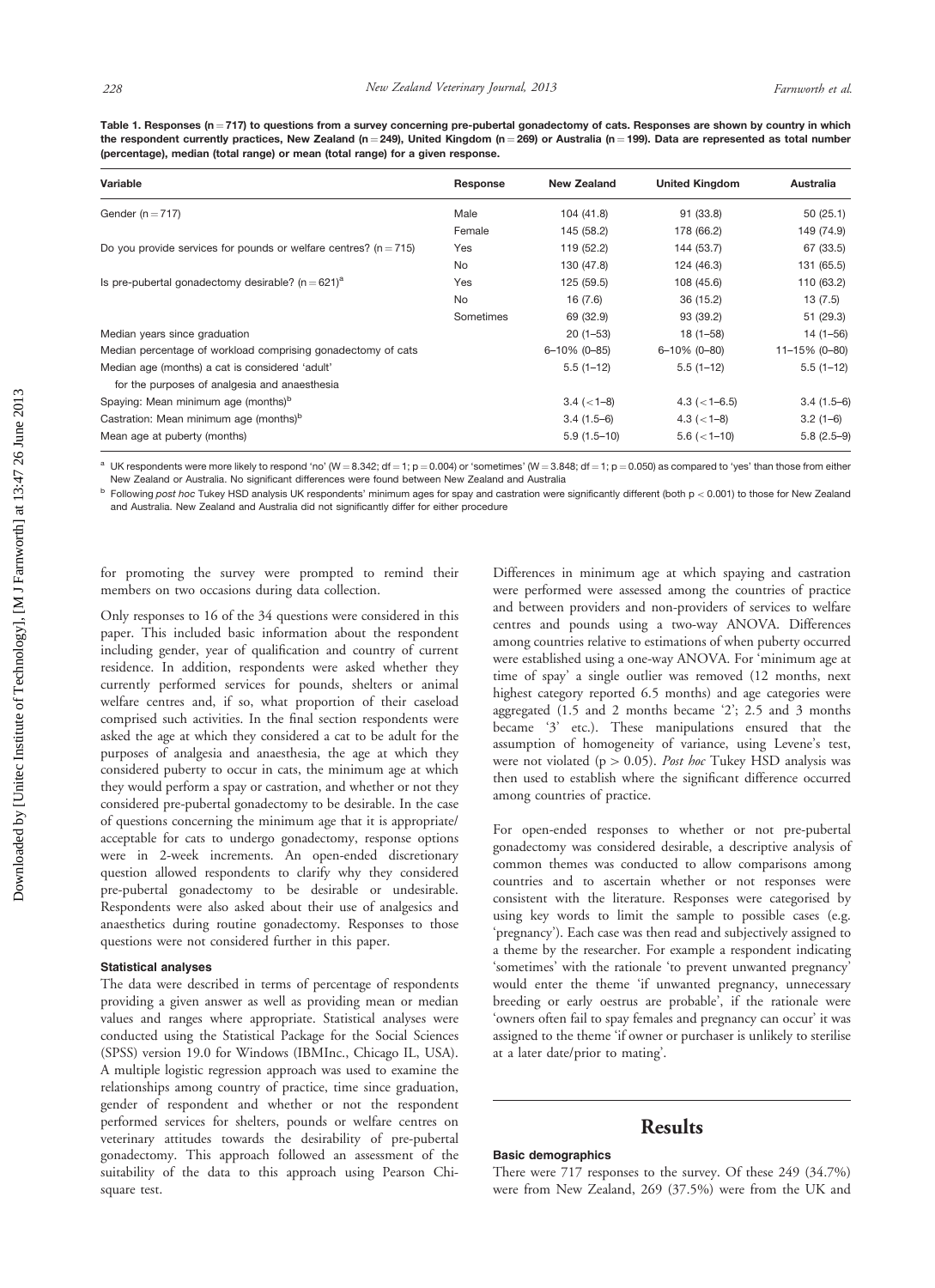199 (27.8%) from Australia. For New Zealand this response rate represents 41.6% of the total NZVA-CAS membership (S Blaikie,<sup>2</sup> pers. comm.). The UK and Australian sample groups were less easily contacted and the percentage response rates for the UK (269/4500; 6%; T Sainty, $3$  pers. comm.) and Australia (199/1460; 13.6%; M Cole, $4$  pers. comm.) are substantially lower than those for New Zealand. A greater percentage of females (F) responded than males (M) (Table 1) when compared to the veterinary associations statistics which are as follows: ASAVA:  $F = 49.2\%$ ,  $M = 50.8\%$ ; BVA:  $F = 57.9\%$ ,  $M =$ 42.2%; NZVA-CAS:  $F = 49\%$ , M = 51%. The age at which puberty was considered to occur was not significantly different between the countries surveyed (5.7–5.9 months;  $F_{(2,616)} =$ 1.534,  $p = 0.217$ ).

The minimum age which was considered appropriate/acceptable for either spaying or castration was highly variable  $(<1.5$  to  $6.5 +$  months). A single respondent from New Zealand indicated a minimum age of 12 months for both procedures and these data were excluded from analysis as outliers. Most respondents considered pre-pubertal ( $\leq$  5.5 months) spaying or castration to be appropriate (579/609 and 583/617, respectively), although a substantial number of these did not consider early-age spaying or castration  $(< 4$  months) to be appropriate  $(192/579$  and  $177/$ 583, respectively) (Table 2).

#### Differences between veterinary practitioners

Our data proved suitable for use in a multinomial logistic regression ( $\chi$ 2 = 4.145; df = 4; p = 0.387). Likelihood ratio tests were used to assess the effect of each parameter in the model. To ensure the model was as parsimonious as possible, aspects of the multinomial logistic regression which lay well beyond the parameters for significance ( $p < 0.5$ ), namely time since graduation ( $\chi$ 2 = 0.854; df = 2; p = 0.652) and whether or not the respondent performed services for shelters, pounds or welfare centres ( $\chi$ 2 = 0.696; df = 2; p = 0.704) were excluded and a reduced model was then executed using the parameters which were either significant or close to significance  $(p<0.1)$ . These were country of practice ( $\chi$ 2 = 17.424; df = 4; p = 0.002) and gender of respondent ( $\chi$ 2 = 5.707; df = 2; p = 0.058). Significant results were then obtained for country of practice  $(\chi2 = 18.836; df = 4; p = 0.001)$  and gender of respondent  $(\chi2 = 8.496; df = 2; p = 0.014)$  in the simplified model. These were retained and further analysed using parameter estimates to establish the magnitude of any effect.

Respondents from the UK were significantly more likely than respondents from New Zealand or Australia to report 'no' or 'sometimes' as opposed to 'yes' when asked if pre-pubertal gonadectomy was desirable ('no'  $W = 8.342$ ; df = 1; p = 0.004; 'sometimes'  $W = 3.848$ ; df = 1; p = 0.050). The likelihood ratio parameter estimates indicated UK respondents were 2.6 times more likely to say 'no' and 1.5 times more likely to say 'sometimes'. Non-significant differences were identified between the likelihood ratio parameter estimates that respondents from Australia or New Zealand would say 'no' or 'sometimes' as compared to 'yes' ('no'  $W = 0.067$ ; df = 1; p = 0.796; 'sometimes'W = 1.437; df = 1; p = 0.231) (Table 1).

Levene's test indicated the response variable (minimum age at gonadectomy) showed similar variances across the two factors: country of origin and provision of charity services. Q-Q plots conducted for the response variable (age) for each of the levels of these two factors all plotted close to a straight line, indicting little departure from normality. In addition, ANOVA procedures may be reasonably robust to departure from normality if sample sizes are not dramatically different and are large. Our data fulfil both criteria. Given our survey design we feel confident that our responses from veterinarians are independent of each other. Accordingly, we used the two-way ANOVA protocol based on Type III sum of squares and estimated marginal means to perform the tests. This approach accounted for potential problems associated with uneven sample size among groups.

There were significant differences in the minimum age at which gonadectomy was performed for both spaying  $(F_{(2,265)} =$ 275.286,  $p = 0.004$ ) and castration  $(F_{(2,263)} = 191.495)$ ,  $p = 0.005$ ) among countries. Similarly, whether or not individuals provided services to pounds or animal welfare centres had a significant effect on the minimum age at which spaying  $(F_{(1,265)} = 76.657, p = 0.008)$  and castration  $(F_{(1,263)} = 37.932,$  $p = 0.019$ ) were performed (Table 3). Post-hoc Tukey HSD analysis indicated that, for country of practice, the difference lay between the UK as compared to New Zealand and Australia. For the UK both procedures had a significantly greater minimum age (spaying and castration  $p<0.001$ ; Table 1). There were no significant difference between New Zealand and Australia for either procedure (spaying:  $p = 0.998$ ; castration:  $p = 0.434$ ) (Table 1). There was no significant interaction between country of practice and provision of services to shelters and pounds on minimum age at either spaying or castration ( $F_{(2,625)} = 0.240$ ,  $p = 0.787$  and  $F_{(2,623)} = 0.329$ ,  $p = 0.720$ , respectively).

The gender of the respondent had a significant effect upon the response to the question 'do you consider pre-pubertal gonadectomy to be desirable' (Table 4). Likelihood Ratio Tests indicated that men were significantly less likely to respond with 'sometimes' as opposed to 'yes' when compared to women  $(W = 8.146, df = 1, p = 0.004)$ . There was no significant difference in the likelihood that a women or men would say 'no' as opposed to 'yes' (W = 0.166, df = 1, p = 0.683).

#### Open-ended responses

Reasons for indicating that pre-pubertal gonadectomy was not desirable (Table 5) were similar across the three countries. These tended to focus upon negative consequences for the patient including perceptions that unspecified aspects of the procedure meant it was too risky, or respondents indicated they believed it to be unnecessary.

Those respondents that indicated it was 'sometimes' desirable considered it more desirable for cats that were likely to breed unintentionally, either through early oestrus or being in an uncontrolled environment (e.g. mixed-sex households). Support was also strong for the pre-pubertal gonadectomy of animals from shelters, pet shops and pounds rather than those kept as companions by private clients. Respondents from New Zealand and Australia appeared more concerned with owner compliance around gonadectomy than respondents from the UK, indicating that if animals were unlikely to be seen regularly pre-pubertal gonadectomy was preferable. Respondents from the UK showed strong support for the pre-pubertal gonadectomy of feral and stray cats, especially those that were to be returned to their point

<sup>&</sup>lt;sup>2</sup> S Blaikie, Secretary of NZVA-CAS, Kapiti Coast, New Zealand

<sup>&</sup>lt;sup>3</sup> T Sainty, Head of Membership, BVA, 7 Mansfield Street, London, UK

<sup>&</sup>lt;sup>4</sup> M Cole, Administration Officer, ASAVA, Unit 40, 6 Herbert Street, St Leonards, New South Wales, Australia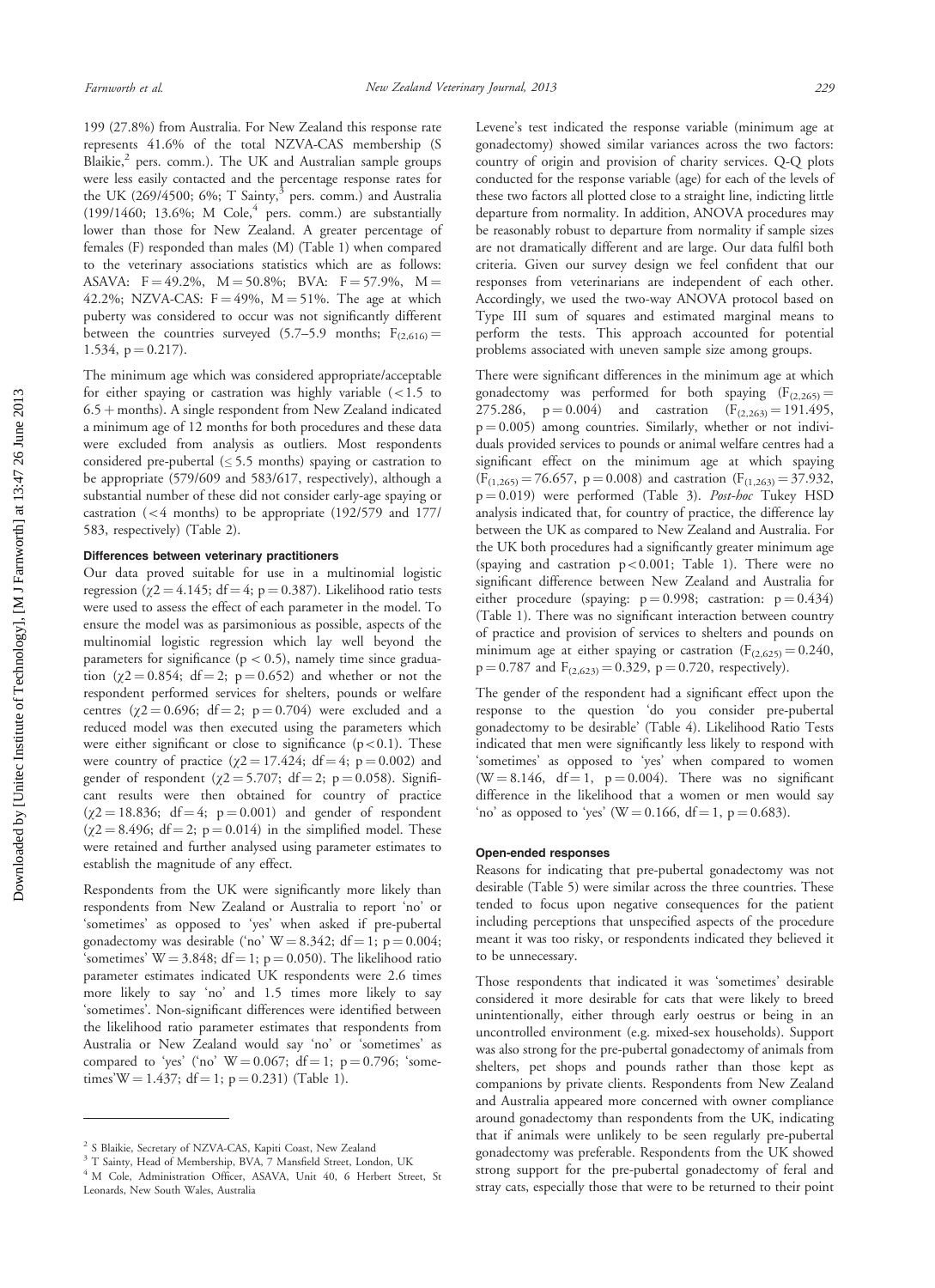|            | Minimum age in months |       |         |        |          |          |               |          |       |       |        |
|------------|-----------------------|-------|---------|--------|----------|----------|---------------|----------|-------|-------|--------|
| Procedure  | < 1.5                 |       | 2.5     |        | 3.5      | 4        | $4.5^{\circ}$ | 5        | 5.5   | 6     | $6.5+$ |
| Spaying    | 4(0.5)                | 16(3) | 83 (14) | 40(7)  | 120 (20) | 124 (20) | 49 (8)        | 117 (19) | 26(4) | 28(4) | 2(0.5) |
| Castration | 5(1)                  | 27(4) | 91(15)  | 40 (6) | 117 (19) | 126 (20) | 43 (7)        | 110 (18) | 24(4) | 29(5) | 5(1)   |

Table 2. Number (and %) of respondents to a survey on pre-pubertal gonadectomy that would spay (n = 609) or castrate (n = 627) a cat at a given minimum age. Rows equal total number of respondents.

<sup>a</sup> 4.5 months is considered the cut-off point between the groups pre-pubertal/early-age and pre-pubertal only

Table 3. Mean minimum age (response range) in months at which respondents to a survey on pre-pubertal gonadectomy ( $n = 632$ ) that did or did not provide services for pounds or welfare centres performed spaying or castration of cats.

| Table 4. Responses to the question 'Do you consider pre-pubertal     |
|----------------------------------------------------------------------|
| gonadectomy to be desirable?' as reported for 621/717 respondents to |
| a questionnaire concerning pre-pubertal gonadectomy of cats. Totals  |
| are given by gender of respondent with percentages in parentheses.   |

|              | Provision of services to pounds or wel-<br>fare centres |                    |  |  |
|--------------|---------------------------------------------------------|--------------------|--|--|
| Procedure    | Yes (n $=$ 297)                                         | No ( $n=335$ )     |  |  |
| Spaying*     | $3.6$ ( $<$ 1–6.5)                                      | $3.9$ ( $<$ 1–6.5) |  |  |
| Castration** | $3.6 (< -1 - 8)$                                        | $3.8$ ( $<$ 1-8)   |  |  |

Minimum age at which a given procedure would be performed was significantly different between practitioners that do and do not provide services for pounds or welfare centres:

 $*$  (F<sub>(1,265)</sub> = 76.657; p = 0.008)

\*\*  $(F_{(1,263)} = 37.932; p = 0.019)$ 

of pick-up, rather than be rehomed. A small number (5–11%) considered it to be desirable only if the potential benefits, such as improved prospects for re-homing, outweighed specific concerns, for example, complications resulting from non-maturation of the reproductive tract in males. A substantial minority of those who responded either 'yes' (18–25%) or 'sometimes' (6–22%) also cited that the cat population required controlling due to overpopulation and/or public and ecological nuisance.

For veterinarians that indicated pre-pubertal gonadectomy was 'sometimes' desirable, those from the UK were 13 times more likely to use it as part of a Trap-Neuter-Release (TNR) programme than veterinarians from either New Zealand or Australia (26% vs. 2%). Conversely, veterinarians from Australia and New Zealand were nearly four times more likely to respond that there was a cat over-population problem associated with public or ecological nuisance (22% vs. 6%; Table 4).

In contrast to those indicating 'sometimes', respondents stating 'yes' believed that pre-pubertal gonadectomy improved the health and welfare of their patients by reducing the risk of mammary tumours and disease transmission (e.g. Feline Immunodeficiency Virus). They also felt that the earlier a procedure occurred the faster the recovery due to reduced tissue trauma. Many (26–49%) considered that the procedure made patients better pets by improving behaviour, through prevention of sexual behaviours such as spraying and roaming in males and behaviours associated with oestrus in females. By far the greatest reason for undertaking the procedure, reported by 55–57% of those that believed pre-pubertal gonadectomy was desirable, was to prevent unwanted litters and pregnancies.

## **Discussion**

This paper presents the first data on attitudes towards prepubertal gonadectomy in Australia and New Zealand and is the Is pre-pubertal gonadectomy desirable? Male Female

Yes 128 (61.8) 215 (52.0) No 23 (11.1) 42 (10.1) Sometimes<sup>a</sup> 56 (27.1) 157 (37.9)

a Male veterinarians were significantly less likely to say 'sometimes' as opposed to 'yes' when compared with female veterinarians (W=8.146; df=1; p=0.004). There was no difference in the likelihood that either male or female veterinarians said 'no' as opposed to 'yes' (W=0.166; df=1; p=0.683)

first to use a single survey to explore the relative attitudes of veterinarians among these countries and the UK. There were no significant differences in the age at which puberty was typically considered to occur (5.7–5.9 months). Therefore differences in the reported minimum ages for spaying and castration are not simply artefacts of an overall difference in age at which cats are considered to enter puberty among the three countries.

It is important to note that the subject of this survey, pre-pubertal gonadectomy, encompasses early-age neutering, therefore confounding of the results is inevitable. Most veterinarians in the sample did not oppose pre-pubertal gonadectomy and substantially fewer opposed this than is found for early-age neutering in the UK (Murray et al. 2008). However, pre-pubertal gonadectomy can encompass ages that are considered 'conventional' (e.g. 5 months (Preston Stubbs et al. 1996)). As such, reduced opposition when compared to early-age neutering is likely. Most respondents would spay or castrate cats at an age considered to be pre-pubertal, however a substantial minority (35%) would not perform these procedures at ages congruent with 'early-age neutering'. As puberty onset varies widely, and can occur as early as 3.5 months of age (Little 2011a), cats may enter puberty and become pregnant, or sire young, between the ages typically used to categorise early-age  $(4$  months) and pre-pubertal  $(< 6$  months) gonadectomy. If gonadectomy is to be used to maximum effect for limiting the unwanted cat population then it is reasonable that practitioners should consider implementing spaying and castration at ages between 3.5 months of age (Root Kustritz 2002) and 4 months of age (Walsh and Worth 2008). Our data indicate that veterinarians in New Zealand and Australia are significantly more likely to spay or neuter cats at or below these ages compared to veterinarians in the UK. Accordingly, many New Zealand and Australian veterinarians are already meeting the age targets for gonadectomy currently being encouraged in the literature ( $\leq$  3.5 months (Joyce and Yates 2011)).

The difference in minimum age for spaying and castration among countries has at least three possible explanations. The first is that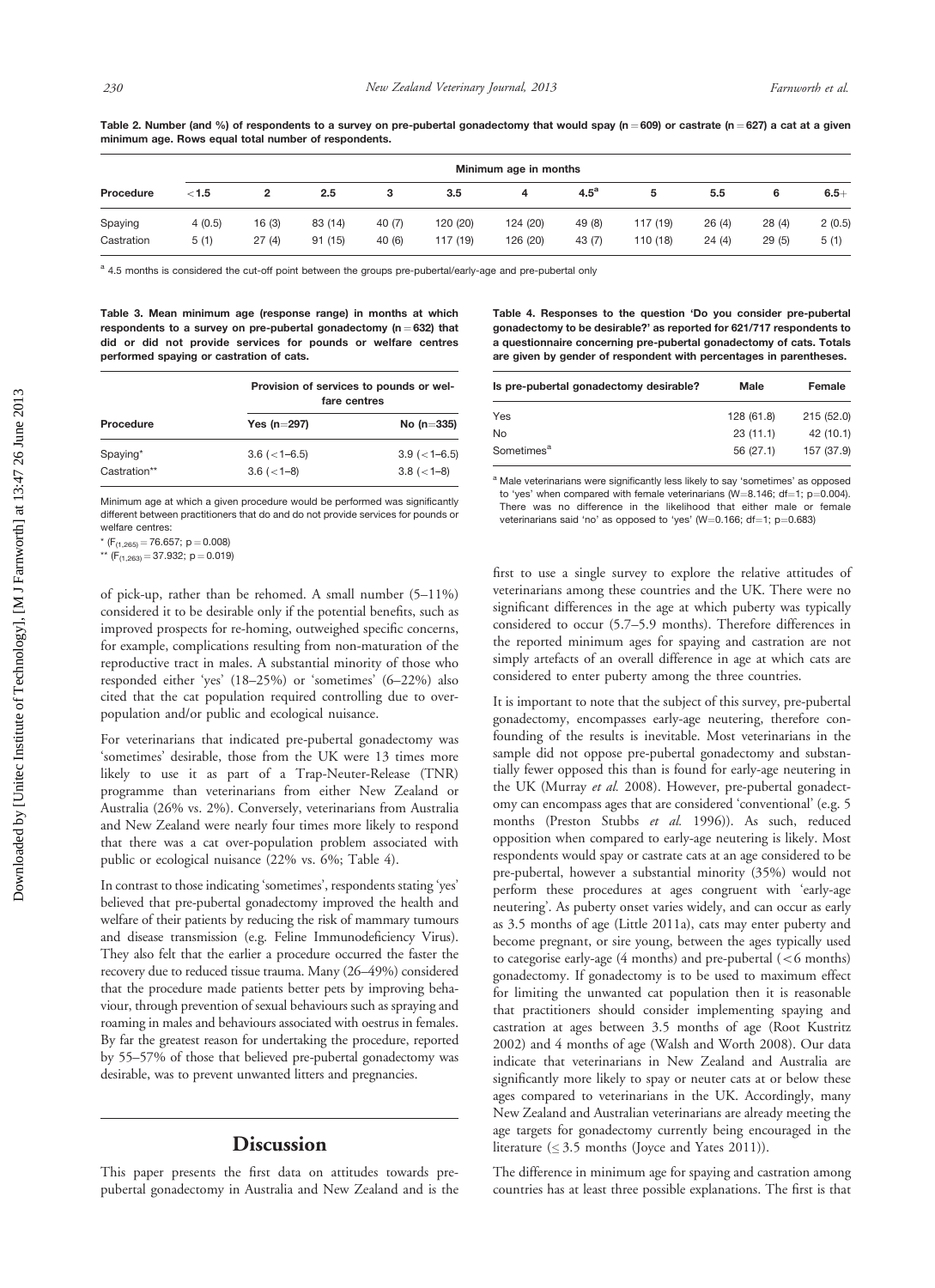Table 5. Major themes arising from descriptive analysis of respondents' reasoning behind answers to the question 'Do you consider pre-pubertal gonadectomy to be desirable?' when responding to a survey about pre-pubertal gonadectomy in cats. Data are represented as percentage of total providing a specific response. Total number of written responses = 553. Due to their open-ended nature, single responses may contain multiple themes.

|                         |                                                                                | Theme cited by respondents from |                  |             |  |
|-------------------------|--------------------------------------------------------------------------------|---------------------------------|------------------|-------------|--|
| Response                | <b>Major themes</b>                                                            | <b>New Zealand</b>              | <b>Australia</b> | <b>UK</b>   |  |
| No $(n = 51)$           | Unnecessary/costs outweigh benefits                                            | 6/14 (43%)                      | 4/11 (37%)       | 7/26 (28%)  |  |
|                         | Affects growth and hormonal profile                                            | 0/14(0%)                        | 2/11(18%)        | 7/26 (28%)  |  |
|                         | Causes health problems                                                         | 3/14(21%)                       | 1/11(9%)         | 4/26 (16%)  |  |
|                         | Procedure (e.g. anaesthesia) carries excessive risk                            | 2/14(14%)                       | 2/11(18%)        | 4/26 (16%)  |  |
|                         | Personal objection                                                             | 3/14(21%)                       | 2/11(18%)        | 4/26 (16%)  |  |
| Sometimes ( $n = 190$ ) | If unwanted pregnancy, unnecessary breeding or early oestrus are probable      | 18/60 (30%)                     | 12/46 (26%)      | 28/84 (33%) |  |
|                         | If the animal is from a shelter, pet shop or to be re-homed early              | 16/60 (27%)                     | 17/46 (37%)      | 17/84 (20%) |  |
|                         | If owner or purchaser is unlikely to sterilise at a later date/prior to mating | 17/60 (28%)                     | 15/46 (33%)      | 5/84(6%)    |  |
|                         | To prevent the cat over-population problem/nuisance/ecological damage.         | 13/60 (22%)                     | 10/46 (22%)      | 5/84 (6%)   |  |
|                         | If stray or feral or a colony cat (TNR) <sup>a</sup>                           | 1/60(2%)                        | 1/46 (2%)        | 22/84 (26%) |  |
|                         | If the risks to health are outweighed by benefits (e.g. able to be re-homed)   | 3/60(5%)                        | 4/46 (9%)        | 9/84 (11%)  |  |
|                         | Can prevent problem behaviours                                                 | 7/60 (12%)                      | 5/46 (11%)       | 5/84(6%)    |  |
|                         | (e.g. roaming/spraying).                                                       |                                 |                  |             |  |
|                         | If requested by owner or breeder.                                              | 4/60 (7%)                       | 2/46(4%)         | 2/84(2%)    |  |
|                         | Depends on individual cat (size, maturity)                                     | 3/60(5%)                        | 3/46(7%)         | 3/84(4%)    |  |
|                         | For females only                                                               | 3/60(5%)                        | 3/46(7%)         | 2/84(2%)    |  |
|                         | Depending on time of year/season                                               | 3/60(5%)                        | 2/46(4%)         | 1/84(1%)    |  |
|                         | If it minimises disease risk (e.g. FIV) <sup>b</sup>                           | 2/60(3%)                        | 0/46(0%)         | 1/84(1%)    |  |
| Yes ( $n = 195$ )       | Prevents unwanted litters/pregnancies                                          | 71/126 (56%)                    | 48/88 (55%)      | 51/90 (57%) |  |
|                         | Improves behaviour                                                             | 49/126 (39%)                    | 43/88 (49%)      | 23/90 (26%) |  |
|                         | Better way to control population/prevent nuisance or ecological damage         | 31/126 (25%)                    | 16/88 (18%)      | 17/90 (19%) |  |
|                         | Improves health and welfare outcomes / faster recovery                         | 19/126 (15%)                    | 16/88 (18%)      | 8/90 (9%)   |  |
|                         | Easier, safer or less traumatic for patient                                    | 16/126 (13%)                    | 11/79 (13%)      | 7/90 (8%)   |  |
|                         | Ensures owner compliance                                                       | 9/126 (7%)                      | 9/88 (10%)       | 5/90 (6%)   |  |
|                         | No reason not to/no evidence of risk                                           | 3/126(2%)                       | 2/88(2%)         | 1/90 (1%)   |  |

a TNR: the process by which unowned cats are spayed or neutered and returned to the area they were captured but are not adopted or housed

<sup>b</sup> FIV: feline immunodeficiency virus

the difference between New Zealand and the UK may lie in the practices endorsed by the veterinary associations of each country. The NZVA policy states that it 'supports pre-pubertal desexing of dogs and cats from 8 weeks of age' (NZVA 2009) whilst the BVA and BSAVA follow the guidelines of The Cat Group, who argue 'a case for 'earlier' neutering at around 4 months' (Anonymous 2012). However, the ASAVA guidelines state that 'Veterinarians should exercise their professional judgement of the appropriate age for desexing individual cats'. The fact that Australian practitioners show agreement with those in New Zealand indicates that other aspects may be affecting minimum age at gonadectomy beyond explicit veterinary association guidelines.

The introduction of cats, and their resulting impact on naïve native fauna, means they are considered a pest species in New Zealand (Farnworth et al. 2010) and Australia (Bengsen et al. 2011). An informal search of the scientific literature did not reveal similar discussions within the UK. Neutering at the earliest possible age is cited as a major route by which cat population, and therefore impact, can be curbed (Bushby and Griffin 2011) without compromising cat welfare. For veterinarians that indicated pre-pubertal gonadectomy was 'sometimes' desirable, the foci of the open-ended responses differed between countries. In the UK pre-pubertal gonadectomy was more often reported as desirable as part of a TNR programme compared with New

Zealand or Australia. Conversely, veterinarians from Australia and New Zealand were more likely to report a perception that there was a cat over-population problem. Although both responses are associated with a perceived need to manage the cat population, anecdotally TNR is not commonly used in New Zealand or Australia as it does not mitigate the immediate effects of stray or feral cats. Farnworth et al. (2011) have previously shown that TNR for stray and feral cats in New Zealand is only marginally more popular with the general public than lethal trapping.

The second possibility is that veterinarians in Australia and New Zealand undertake gonadectomy sooner as a result of the propensity in those countries for stray and feral cats to be controlled using lethal methods. Further exploration of veterinary attitudes towards stray and feral cats in these countries may be of value.

Finally, a third possibility may result from the sampling method. The UK convenience sample included both the BVA and BSAVA, the memberships of which overlap. Samples from New Zealand and Australia only included the associations that concern small animal practitioners. It is possible that the general membership opinions of the BVA and BSAVA differ. The BSAVA members may or may not have more knowledge of current practices as they relate specifically to cats, and shelter medicine, than the more general BVA membership.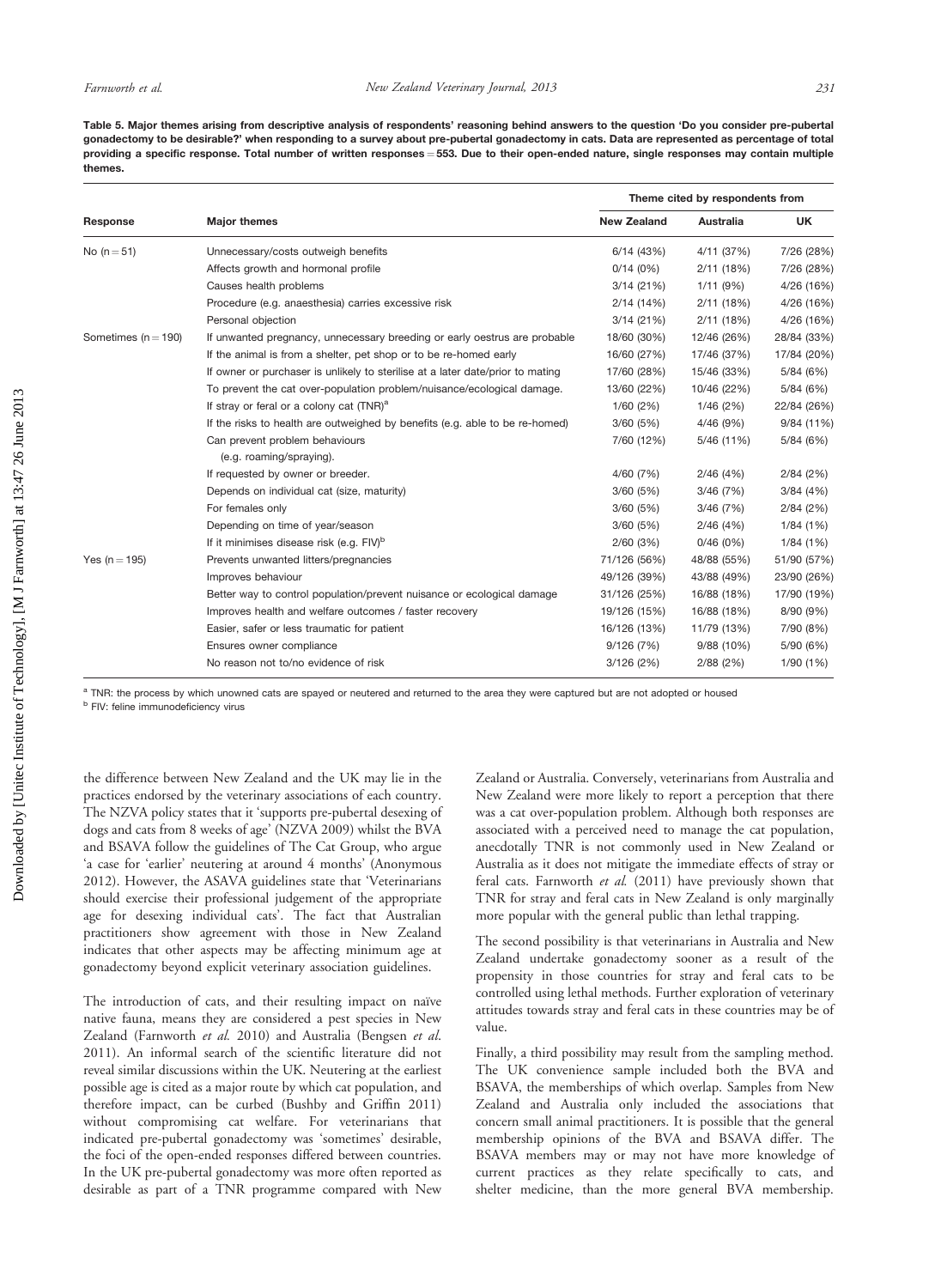Unfortunately this research cannot determine this as it cannot distinguish between responses from these two UK groups.

Although provision of services to welfare centres or pounds was not found to affect the desirability of pre-pubertal gonadectomy, it did have a significant effect on the minimum age at which gonadectomy occurred. Providers of such services were more likely to use early-age neutering than non-providers. Given that shelters often require gonadectomy of animals before adoption and early adoption is preferred to allow effective socialisation (Root Kustritz 2002), it is perhaps unsurprising that they spay and castrate earlier. Shelters may be more able to implement earlier gonadectomy as there are no requirements for owner consent for relinquished cats. Veterinarians who provide such services may also be more likely to be exposed to cat overpopulation problems and euthanasia of unwanted cats than non-providers. Similarly, the literature indicates that early-age neutering, rather than pre-pubertal gonadectomy, is considered useful for shelter cat management (Spain et al. 2004; Trevejo et al. 2011). This may be positively encouraged from as young as 1.5 months when re-homing cats (Bushby and Griffin 2011; Joyce and Yates 2011), mainly for the improvement of animal welfare and population management reasons. Consistent with this, respondents indicating that pre-pubertal gonadectomy was 'sometimes' desirable primarily focussed on its ability to benefit cats from a shelter (Root Kustritz 2007). They also indicated it was useful to ensure owner compliance with recommendations for gonadectomy, which has been shown to be low (Bushby and Griffin 2011).Given that many cats are free-roaming before the traditional neutering age of 6–8 months, focussing only on cats from shelters, or those of recalcitrant owners, may not be sufficient to curb population growth. A study in the USA indicated that there was a clear difference in veterinary perception of the need for pre-pubertal gonadectomy depending on whether the patient originated from a shelter or a private client (Spain et al. 2002). This may be problematic, as evidence from the UK suggests that for cats the majority of unplanned pregnancies occur between 4–9 months of age (Murray et al. 2009). Therefore the longer an owned cat remains entire the greater the risk of accidental pregnancy.

Our study indicated differences in the desirability of pre-pubertal gonadectomy based upon country of practice and the gender of the respondent. However, in contrast to Murray *et al.* (2008), we found no relationship between the acceptability of neutering between 3–4 months and time since graduation. Respondents from the UK were significantly more likely than those from New Zealand or Australia to indicate that pre-pubertal gonadectomy was undesirable or only desirable in certain circumstances. This may reflect the current discussion of early-age neutering which continues to be considered controversial in the UK (Murray et al. 2008; Joyce and Yates 2011; Sparkes 2011). This may not be the case for New Zealand and Australia, however further research should consider, and make explicit, the differences between the terms 'early-age neutering' and 'pre-pubertal gonadectomy'. Overall, male practitioners were more likely to unequivocally answer in the affirmative when compared to females.

Veterinarians who stated it was undesirable to perform prepubertal gonadectomy often focussed on the perceived risks, including long-term health problems. These have been cited as potential issues in early literature (e.g. Romatowski 1993), however all subsequent explorations of the effects of patient age on post-surgical complications or developmental problems conclude that there is little or no foundation to these concerns (Howe et al. 2000; Reichler 2009; Bushby and Griffin 2011). We suggest that rejection of pre-pubertal gonadectomy may fail to consider the wider implications of cat overpopulation, including high euthanasia rates for unwanted cats (Spain et al. 2004). Based upon euthanasia statistics alone, it has been suggested that veterinarians should perhaps receive greater education around the procedures and benefits of early-age neutering (Root Kustritz 2007). Practitioners that indicated pre-pubertal gonadectomy was desirable identified a range positive benefits including behavioural benefits (see Spain et al. 2004) and the potential to improve population management (see Reichler 2009; Joyce and Yates 2011). They also cited that there were fewer surgical complications during pre-pubertal gonadectomy (Howe 1997).

Our New Zealand sample is a more substantial proportion of NZVA-CAS members than is the case for equivalent professional organisations in the UK and Australia. Consequently, our conclusions should be considered with some degree of caution.

In conclusion, it is evident that pre-pubertal gonadectomy is contentious for a small minority, but less so than early-age neutering. In New Zealand and Australia pre-pubertal gonadectomy and early-age neutering are common. Veterinarians who provide services to pounds and welfare centres spay and castrate animals earlier than those who do not, possibly due, in part, to a greater recognition of the social and environmental effects of cat overpopulation. Continued education about the benefits of prepubertal gonadectomy and the lack of empirical evidence supporting health concerns may continue to improve its acceptance. This is of particular relevance to the substantial proportion of veterinarians that consider pre-pubertal gonadectomy relevant only to certain groups of cats (e.g. those from shelters). As time of implementation for any veterinary procedure is also dependent upon owners' attitudes towards them, we propose this would be a suitable topic for future research. Given that our results indicate that veterinary attitudes may differ between countries, it is important to explore them both nationally and comparatively rather than relying on inference from studies in other nations.

## Acknowledgements

This research was approved by the Unitec (Human) Research Ethics Committee (2010–1098). The authors would like to thank all those who assisted in the dissemination of the survey, particularly Sue Blakie, Tim Sainty and M Cole. Thanks also go to Professor Linton Winder for his statistical advice.

## **References**

- \*Anonymous. Policy Statement 1: Timing of neutering. [http://www.fabcats.org/](http://www.fabcats.org/cat_group/policy_statements/neut.html) [cat\\_group/policy\\_statements/neut.html](http://www.fabcats.org/cat_group/policy_statements/neut.html) (accessed 12 April 2012). The Cat Group, Wiltshire, UK
- Aronsohn MG, Faggella AM. Surgical techniques for neutering 6- to 14-weekold kittens. Journal of the American Veterinary Medical Association 202, 53–5, 1993a

\*Non-peer-reviewed